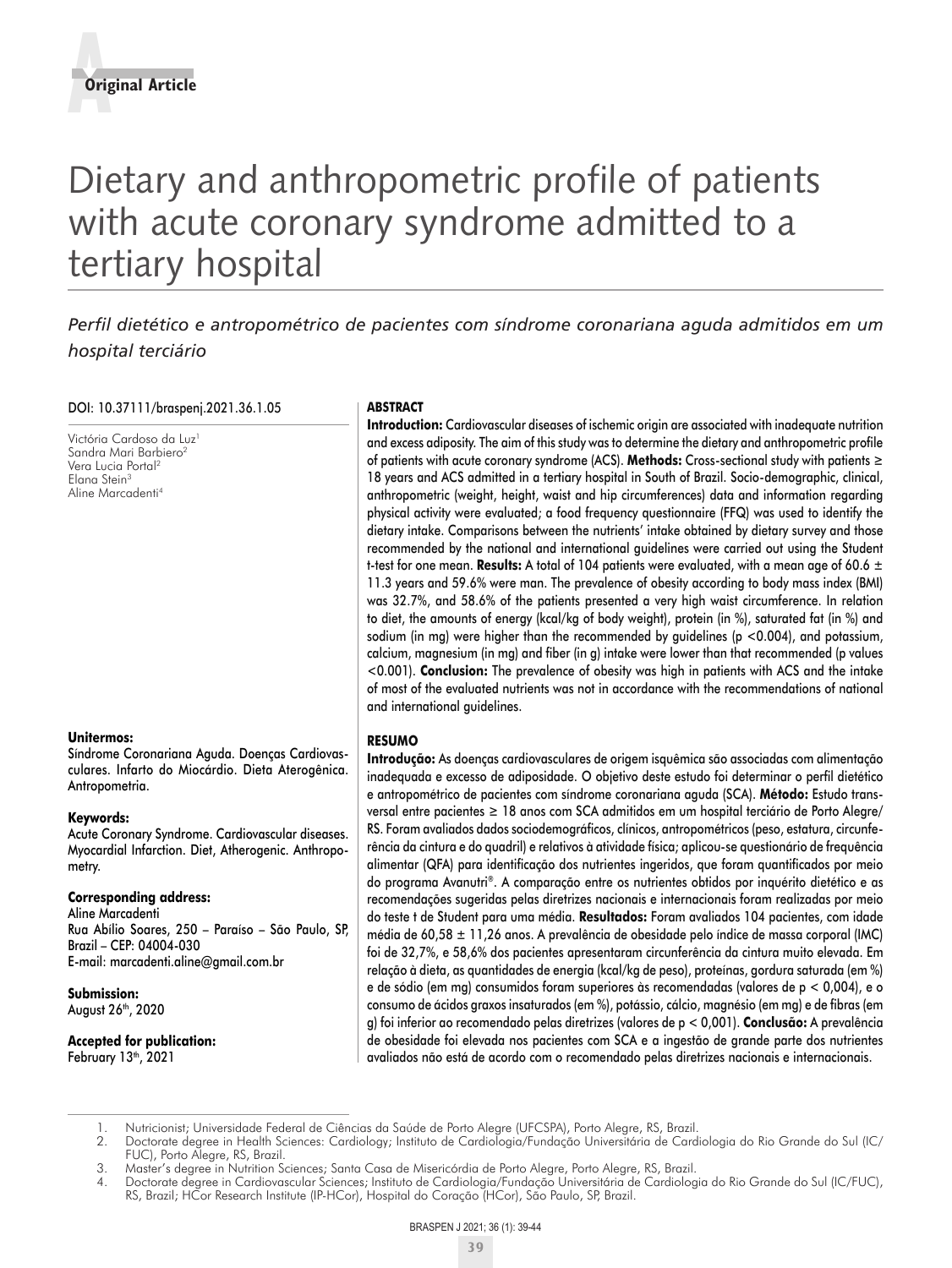# **INTRODUCTION**

Cardiovascular diseases (CVD) of atherosclerotic origin are the main causes of morbidity and mortality worldwide. In Brazil, they account for approximately 30% of deaths among individuals aged 20 to 59 years old. Of these, from 2008 to 2014, about 134 deaths per 100,000 inhabitants were due to acute coronary syndrome (ACS)<sup>1</sup>, a term used to describe myocardial ischemia, which includes unstable angina (AI), acute myocardial infarction (AMI), and sudden death2. Modifiable risk factors for CVD include smoking, sedentary lifestyle, excess of adiposity, hypertension (HTN), diabetes mellitus (DM), dyslipidemia (DLP), stress and an unhealthy diet (excessive intake of saturated fatty acids [SFA], trans fatty acids [TFA], dietary cholesterol and sodium, and insufficient intake of micronutrients such as potassium, calcium and magnesium)<sup>3</sup>.

Acceptance of recommendations for lifestyle changes is complex because it requires changing habits - a healthy lifestyle is based on long-term behavior. Specifically about dietary prescription, about 40% of individuals do not adhere to recommended instructions, abandoning treatment<sup>4</sup>. It is estimated that adherence to a better quality dietary pattern is associated with a 14% reduction in the risk for AMI and a 35% reduction in the risk of death in patients with established CVD<sup>5</sup>. Approximately 60% of patients who have AMI or other coronary event have a high risk of recurrence, and the presence of risk factors such as inadequate diet, sedentary lifestyle and obesity increase this susceptibility<sup>6</sup>. Patients with ACS who remain smoking and with low adherence to dietary and physical exercises have approximately four times the risk of AMI, stroke and death compared to those adhering to treatment<sup>7</sup>.

Therefore, the aim of this study was to determine the dietary and anthropometric profile of patients with ACS admitted to a tertiary hospital, and to compare it with the nutritional recommendations suggested by national and international guidelines.

## **METHODS**

This was a cross-sectional study conducted among patients admitted to the Institute of Cardiology (IC) of Rio Grande do Sul (Porto Alegre/RS, Brazil). The population was constituted by patients with medical diagnosis of ACS (AI or first AMI) who did not have previous nutritional counseling. Participants were selected from hospital admission units covered by the Brazilian Unified Health System (SUS). Patients of both sexes ≥ 18 years were included; exclusion criteria were the presence of cognitive impairment, the lack of conditions for the measurement of anthropometry and incomplete medical records.

Socio-demographic data (sex, age, ethnicity, schooling, occupation, lifestyle habits) and clinical data (medical diagnoses) were collected through a standardized questionnaire. Smoking was categorized as recent (current smoking), past (if the patient had stopped smoking for more than a year) and never smoked. Abusive alcohol consumption was detected if men and women ingested, respectively, more than two or one dose of alcoholic beverage per day, or if they consumed more than five doses in a single day in the last 30 days. The level of physical activity was evaluated through IPAQ (International Physical Activity Questionnaires)<sup>8</sup>, which allows the classification of individuals into inactive (sedentary), irregularly active and active.

The identification of the dietary components consumed by the patients was done through the application of a food frequency questionnaire (FFQ)<sup>9</sup>, composed of a list of 135 items from different food groups. Patients were questioned about the frequency of food consumption in the last 30 days before the hospital admission. The daily total energy intake (TEI), fats (total fat, SFA, polyunsaturated fatty acids [PUFA], monounsaturated fatty acids [MUFA] and dietary cholesterol), carbohydrate, protein, dietary fiber, sodium, potassium, calcium and magnesium were calculated using Avanutri® Nutritional Evaluation software (Rio de Janeiro, Brazil). The energy density (kcal/kg) was calculated by dividing the average of TEI by the average weight of the patients.

The amounts of total energy and nutrients consumed were compared to the values indicated by national and international guidelines that present nutritional recommendations for prevention and control of CVD, as well as for body weight control; the cutoff points used for the evaluations were:

- Total energy consumption: hypocaloric diet (< 25 kcal/ kg), normocaloric (25-30 kcal/kg), and hypercaloric (> 30 kcal/kg)10;
- Carbohydrates: 50% to 60% of the TEI<sup>11</sup>;
- Proteins:  $10\%$  to  $15\%$  of the TEI $11,12$ ;
- Total fat:  $25\%$  to  $35\%$  of TEI<sup>11</sup>;
- $SFA: < 7\%$  of the TEI<sup>11</sup>;
- MUFA:  $15\%$  to 20% of the TEI<sup>11,13</sup>;
- PUFA: 5% to 10% of the TEI<sup>11,13</sup>;
- Dietary cholesterol: <300 mg/day<sup>13</sup>;
- Dietary fibers: 20 to 30  $q/day^{14}$ ;
- Sodium:  $<$  2000 mg/day<sup>14</sup>;
- Potassium: ≥4700 mg/day15;
- Calcium:  $\geq$ 1250 mg/day<sup>15</sup>;
- Magnesium:  $\geq$ 500 mg/day<sup>15</sup>.

The anthropometric measurements were weight, height, waist and hip circumferences. Body weight was measured on a Filizola® mechanical anthropometric scale with capacity for 150 kg, duly calibrated, with the patient barefoot and dressed with the least possible clothing. Height was verified using a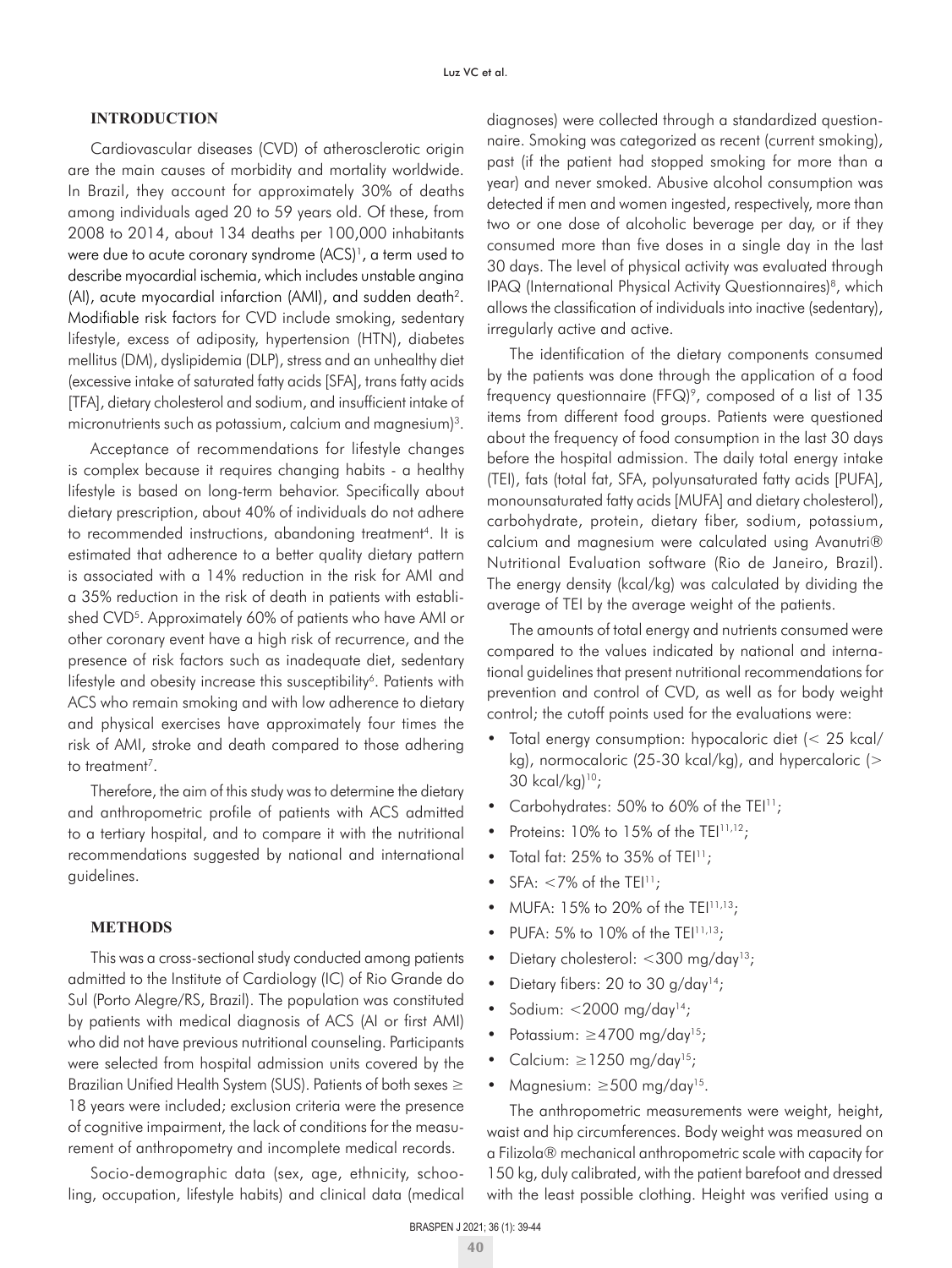stadiometer attached to the scale, with the individual facing the evaluator with an erect head. The body mass index (BMI) was calculated using the formula: weight (kg)/height (m)² and it was classified as eutrophy (18.5 to 24.9 kg/m²); overweight (25 - 29.9 kg/m<sup>2</sup>) and obesity ( $\geq$  30 kg/m<sup>2</sup>)<sup>16</sup>. Waist (WC) and hip (HC) circumferences were verified with the patient standing and registered in cm. An inelastic measuring tape of 0 to 143 cm was used, with an accuracy of 1 mm. WC was measured midway between the iliac crest and the lower costal border of the patient - who received instructions not to inhale at the time of measurement - and the HC was defined as the highest value measure of the hip. WC was classified as an increased risk for CVD (men 94 to 102 cm and women 80 to 88 cm) and a higher increased risk for CVD (men > 102 cm and women > 88 cm). The waist-to-hip ratio (WHR) was calculated using the formula: WC/HC, and the cut-off points used were  $> 0.95$  (for men) and  $> 0.80$  (for women) to identify cardiovascular risk considering central adiposity<sup>14</sup>.

The sample size calculation was carried out using WinPepi® program for Windows. Considering the study of Lourenço et al.<sup>17</sup> who detected a prevalence of approximately 74% of adequacy regarding total fat intake recommended by guidelines, an acceptable difference of 10%, a significance level of 5%, and a power of 80%, 98 evaluated patients would be evaluated.

Data were entered in an Excel®-type spreadsheet and analyzed using the Statistical Package for Social Science® program (SPSS version 17.0, Il, USA) for Windows. Continuous variables were described in means and standard deviation or medians and interquartile ranges, and categorical data were described as absolute numbers and percentage. The Student t-test for one mean was used to compare the nutrients intake estimated by FFQ and the values proposed by the guidelines.

The present study is part of a larger project entitled "Nutritional and anthropometric profile of patients with acute coronary syndrome (ACS)", which was approved by the Research Ethics Committee of the Institute of Cardiology/ University Foundation of Cardiology (CEP IC-FUC, approved under No. 515,084).

# **RESULTS**

The sample consisted of 104 patients, with an average age of 60.6  $\pm$  11.3 years, male in majority (59.6%) and who declared themselves white (83.7%). The mean scholarity was  $7.1 \pm 3.9$  years, and the percentage of individuals who were retired was 43.3%. The prevalence of sedentary individuals detected by IPAQ was 39.4%. The clinical characteristics of the population are described in Table 1. There was a high prevalence of HTN and DLP among the patients, as well as a family history of AMI. Individuals who smoke or have smoked **Table 1 –** Clinical characteristics of the sample.

| omnodi original doconocido or cho barripio:   |    |               |
|-----------------------------------------------|----|---------------|
| <b>Characteristics</b>                        | N  | $\frac{0}{0}$ |
| Acute myocardial infarction                   | 91 | 87.5          |
| Unstable angina                               | 13 | 12.5          |
| Smoking                                       |    |               |
| Actual                                        | 25 | 24            |
| In the past                                   | 46 | 44.2          |
| Abusive alcohol consumption                   | 15 | 14.4          |
| Diabetes mellitus                             | 42 | 40.4          |
| Hypertension                                  | 70 | 67.3          |
| Stroke                                        | 9  | 8.7           |
| Dyslipidemia                                  | 64 | 61.5          |
| Chronic kidney disease                        | 5  | 4.8           |
| Family history of acute myocardial infarction | 65 | 62.5          |

accounted for more than 68% of the population and there was a significant prevalence of patients reporting abusive consumption of alcohol.

Table 2 shows the nutritional status of the sample according to different anthropometric indicators. A high proportion of individuals presented visceral fat accumulation according to WHR (88.5%), and a significant number presented a higher increased risk to develop CVD according to WC (59.6%) and excess weight of according to the BMI (49.2%). Among men, the means of the anthropometric indicators were: BMI 28  $\pm$  5.5 kg/m<sup>2</sup>, WC 100.7  $\pm$  13.9 cm, and WHR 1.01  $\pm$  0.07. Among women, the means were similar: BMI 28.8  $\pm$  5.8 kg/m<sup>2</sup>, WC 98  $\pm$  13.8 cm, and WHR 0.94  $\pm$  0.08.

| <b>Table 2 –</b> Anthropometric characteristics of the population. |    |               |  |  |
|--------------------------------------------------------------------|----|---------------|--|--|
| <b>Anthropometric indicators</b>                                   | Ν  | $\frac{0}{0}$ |  |  |
| Waist-hip ratio (WHR)                                              |    |               |  |  |
| Normal                                                             | 12 | 11.5          |  |  |
| Risk for cardiovascular disease                                    | 92 | 88.5          |  |  |
| Waist circumference (WC, cm)                                       |    |               |  |  |
| Normal                                                             | 19 | 18.3          |  |  |
| Increased risk for cardiovascular disease                          | 23 | 22.1          |  |  |
| Higher increased risk for cardiovascular disease                   | 62 | 59.6          |  |  |
| Body mass index (BMI, kg/m <sup>2</sup> )                          |    |               |  |  |
| Overweight                                                         | 38 | 16.5          |  |  |
| Obesity                                                            | 34 | 32.7          |  |  |

Regarding dietary components, the mean TEI was 2,476  $±$  842.3 kcal, ranging from 1,176.4 to 5,160.2 kcal. The mean energy density was 33.7  $\pm$  13 kcal/kg; 26.9% of the individuals had a diet considered hypocaloric, 22.1% were within the caloric range desirable for weight maintenance and 51% had a hypercaloric diet.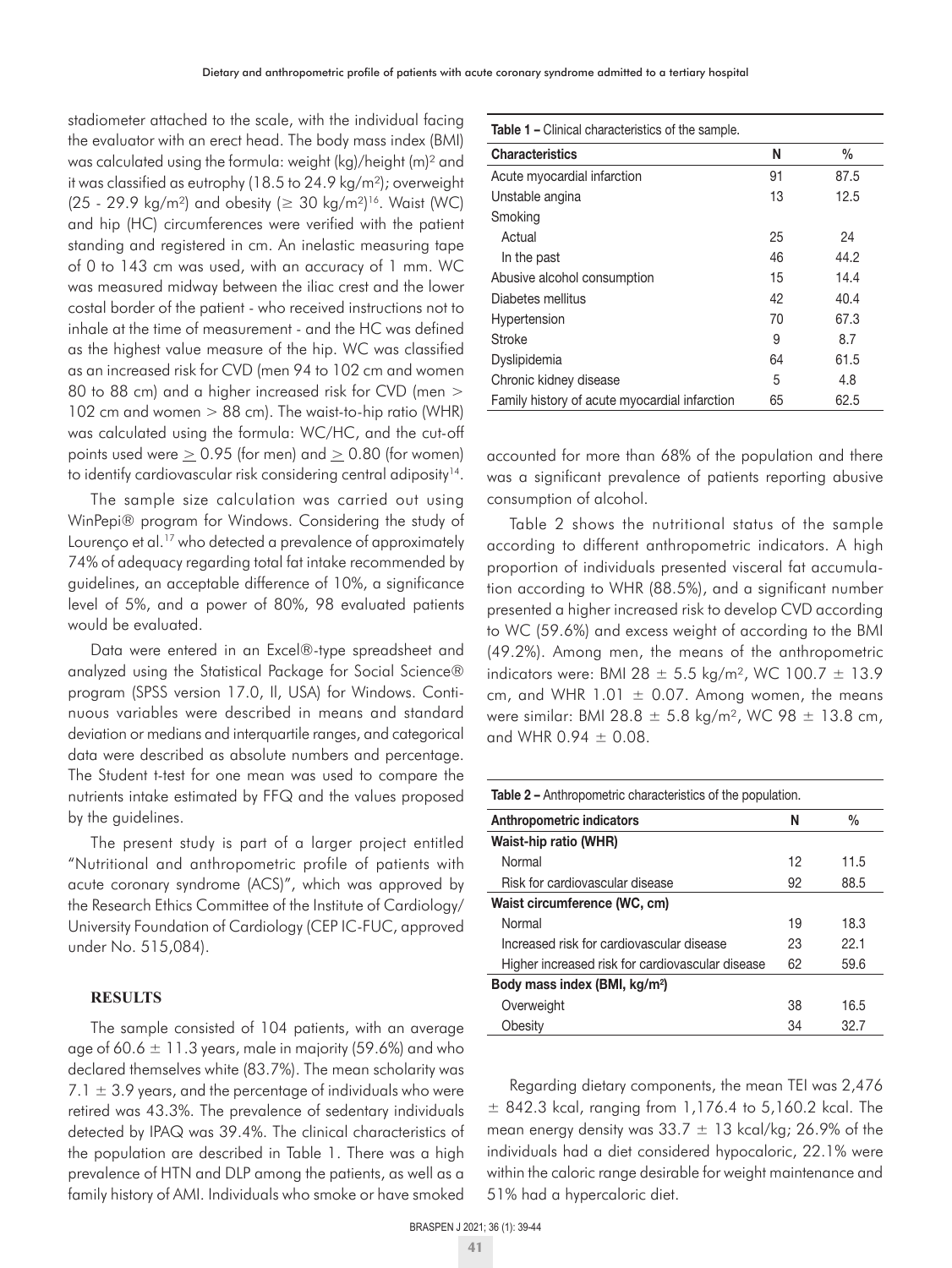Table 3 shows the means of nutrients intake according to FFQ, as well as the comparison with the guidelines' recommendations. The consumption of carbohydrates,

| <b>Table 3 –</b> Comparison between the nutrients intake of the sample and those |
|----------------------------------------------------------------------------------|
| recommended by the guidelines.                                                   |

| <b>Nutrient</b>                       | Mean $\pm$ SD      | Test value* | P-value |
|---------------------------------------|--------------------|-------------|---------|
| Energy density (kcal/kg<br>of weight) | $33.7 \pm 13$      | 30 kcal/kg  | 0.004   |
| Carbohydrates (%)                     | $54.6 \pm 7.2$     | 55%         | 0.61    |
| Proteins (%)                          | $16.3 \pm 3.3$     | 15%         | < 0.001 |
| Lipids $(\%)$                         | $29.1 \pm 5$       | 30%         | 0.06    |
| Saturated fatty<br>acids $(\%)$       | $9.3 \pm 2.5$      | 7%          | < 0.001 |
| Monounsaturated<br>fatty acids (%)    | $7.4 \pm 2$        | 17.5%       | < 0.001 |
| Polyunsaturated<br>fatty acids (%)    | $2.9 + 1$          | 7.5%        | < 0.001 |
| Sodium (mg)                           | $2348.2 + 1045.2$  | 2000 mg     | 0.001   |
| Potassium (mg)                        | $2375.5 \pm 795.9$ | 4700 mg     | < 0.001 |
| Calcium (mg)                          | $794.6 \pm 339.8$  | 1250 mg     | < 0.001 |
| Magnesium (mg)                        | $221.5 + 77.1$     | 500 mg      | < 0.001 |
| Dietary cholesterol (mg)              | $310.7 \pm 136.2$  | 300 mg      | 0.42    |
| Dietary fibers (g)                    | $18.8 \pm 6.1$     | 25g         | < 0.001 |

\*Recommendations according to the guidelines: Dietary Approaches to Stop Hypertension15, Brazilian Society of Cardiology<sup>16, 18,19</sup>, and Brazilian Ministry of Health<sup>17</sup>.

total fats and dietary cholesterol did not present a significant difference in relation to the recommended values. The amounts of calories, proteins, SFA and sodium consumed were significantly higher than those recommended, and the consumption of MUFA, PUFA, potassium, calcium, magnesium, and dietary fiber was significantly lower than those suggested by the guidelines. Figure 1 shows the proportion of individuals with a nutrient intake considered adequate, above or below the recommended according to values suggested by the guidelines.

# **DISCUSSION**

We observed in our study a high prevalence of obesity in patients with ACS according to different anthropometric indicators, as well as a significant number of individuals who presented inadequate caloric and nutrients intake according to recommendations suggested by national and international guidelines.

The obesity indexes detected in our population were expected, and the mean values of WC and WHR agree to other studies performed among patients with ACS<sup>18</sup>. Compared to men, in our study, the mean values of WC in women indicate a high risk for developing CVD and postmenopausal status plus hormone therapy may contribute to the worsening of this risk<sup>19</sup>. The high caloric intake of the population, represented by the average energy density, was also expected considering the high proportions of obesity and sedentary lifestyle.



*Figure 1 - Proportion of individuals with adequate (grey) nutrient intake, above (dark grey) or below (light gray) that recommended by the guidelines. Acceptable nutrient distribution range: Carbohydrates: 50-60% of the total daily energy intake (TEI); Proteins: 10% -15% of the TEI; Fats: 25-35% of the TEI; Saturated fatty acids: <7% of the TEI; Monounsaturated fatty acids: 15%-20% of the TEI; Polyunsaturated fatty acids: 5%-10% of the TEI; Dietary cholesterol: <300 mg/ day; Sodium: <2000 mg/day; Potassium: > 4700 mg/day; Calcium: > 1250 mg/day; Magnesium: > 500 mg/day; Dietary fibers: 20g-30g/day. SFA: saturated fatty acids; MUFA: monounsaturated fatty acids; PUFA: polyunsaturated fatty acids.*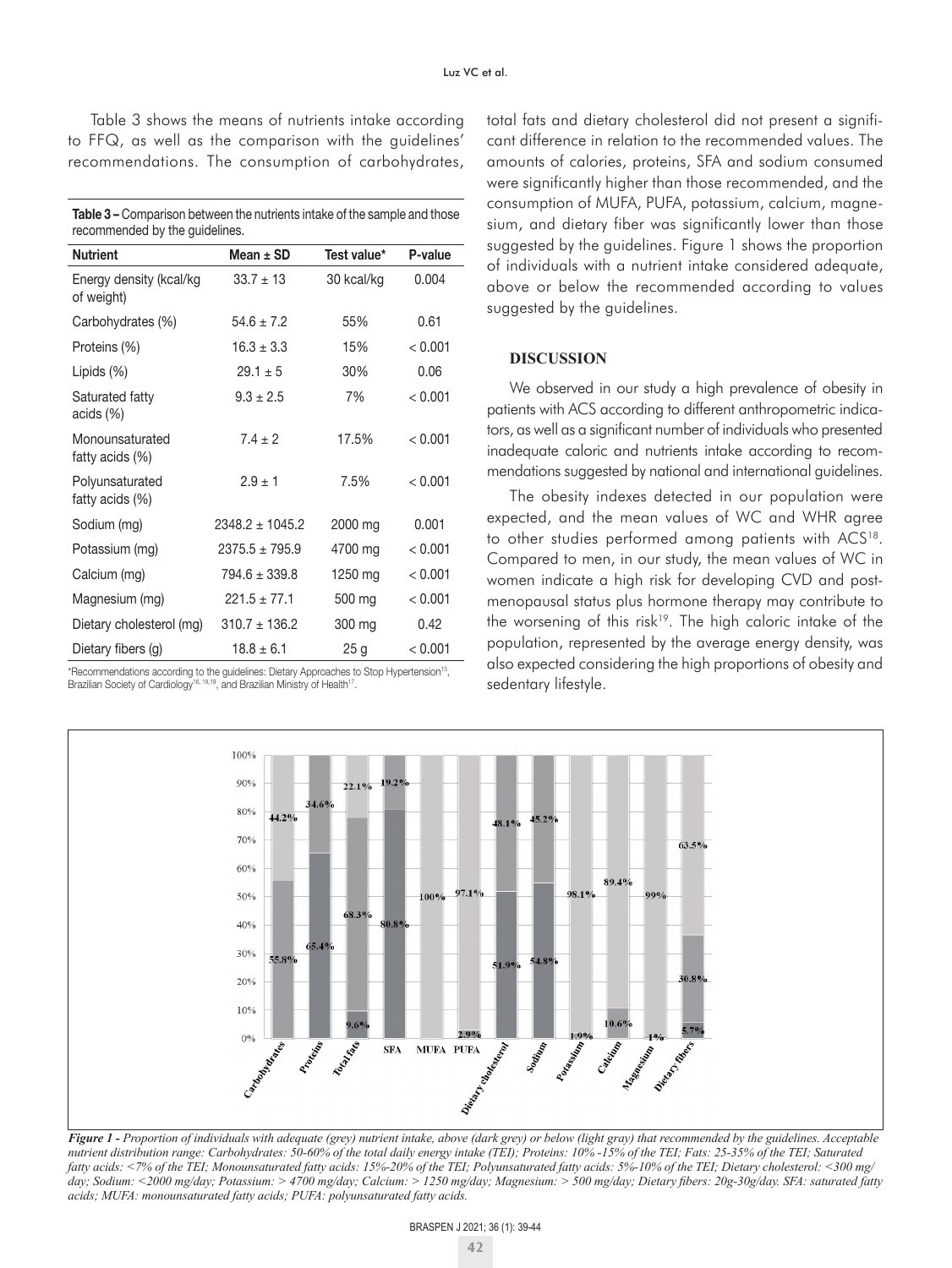It was observed that the averages of macronutrients intake were close to that suggested by the guidelines. The increased consumption of proteins is justified by the dietary pattern of the population who live in South Brazil, which usually consumes high amounts of meat and derivatives<sup>20</sup>. Although quantitatively the consumption of fats seemed adequate among the sample, the quality was inadequate. It is known that the substitution of SFA for MUFA and PUFA decreases the risk for cardiovascular events in approximately 14%21. A study that evaluated the qualitative consumption of fats among individuals with previous coronary artery disease showed a pattern of consumption similar to our sample, represented by high SFA intake and low MUFA intake<sup>22</sup>. Approximately half of the population presented a high consumption of dietary cholesterol; however, the restriction of this nutrient has been questioned, due to the knowledge about the contribution of endogenous (and not exogenous) cholesterol in the genesis of CVD23.

Other researchers have identified a higher sodium intake among elderly patients with established CVD; however, when stratified according to a previous history of AMI, patients with previous diagnosis of myocardial infarction showed sodium consumption similar to that observed in our study<sup>24</sup>. The consumption of fruits and vegetables, the main sources of dietary potassium, is low among the population living in South of Brazil<sup>25</sup>, which may contribute to the deficiency of this micronutrient in these individuals' daily diet.

About 90% of the sample showed inadequate amounts of calcium intake, suggesting a low intake of source foods (milk and dairy products). A study that explored the relationship between dietary calcium and hard outcomes showed that moderate dietary calcium intake may protect against cardiovascular and all-cause mortality and incident stroke26. Regarding dietary magnesium, despite the inverse relationship between its intake and cardiovascular disease<sup>27</sup>, the intake of the amounts suggested by the DASH study is not commonly observed, as it is substantially higher than the values suggested by Dietary Reference Intakes<sup>28</sup>.

In our study, approximately 63% of the subjects ingested less dietary fiber than the recommended – a similar proportion observed among Europeans at risk for developing CVD29. Low fiber intake has been reported among individuals at high cardiovascular risk in southern Brazil<sup>30</sup>, and it is known that in general population the intake of fiber-rich foods such as fruits, vegetables and whole food is low. In general, the dietary intake detected in our sample, as well as the prevalence of excessive adiposity, were similar to those observed in other ACS patients who underwent dietary intervention<sup>31</sup>.

About the limitations of our study, we can mention the method used for dietary assessment (FFQ), which can reflect memory bias, may present difficulties in application depending on the number and complexity of the foods list, has inaccurate quantification of the nutrients and does not estimate absolute consumption, since not all foods consumed by the individual may appear on the foods list; the cross-sectional design, which does not identify associations of causality; some data were collected from medical records or from patients' reports, not ruling out the possibility of admeasurements bias; we did not register the period of the diseases' diagnosis; dietary intake may be underestimated or overestimated – reflecting the flat slope syndrome; we did not carry out statistical methods for assessing intra and interpersonal variance to minimize possible errors related to the FFQ; and we do not control for major biases, as this is a descriptive study.

# **CONCLUSION**

In conclusion, we detected a low consumption of cardioprotective nutrients in our sample, and a high intake of nutrients whose excessive consumption is considered a risk for the development of CVD, such as SFA and sodium. Effective dietary interventions among these individuals are necessary, and nutritional education is an indispensable factor for the prevention and control of ACS associated diseases.

#### **REFERENCES**

- 1. Hertz JT, Fu T, Vissoci JR, Rocha TAH, Carvalho E, Flanagan B, et al. The distribution of cardiac diagnostic testing for acute coronary syndrome in the Brazilian healthcare system: a national geospatial evaluation of health access. PLoS One. 2019;14(1):e0210502.
- 2. Virani SS, Alonso A, Benjamin EJ, Bittencourt MS, Callaway CW, Carson AP et al. Heart Disease and Stroke Statistics-2020 update: a report from the American Heart Association. Circulation. 2020;141(9):e139-e596.
- 3. Gupta R, Wood DA. Primary prevention of ischaemic heart disease: populations, individuals, and health professionals. Lancet. 2019;394(10199):685-96.
- 4. Koehnlein EA, Salado GA, Yamada AN. Adesão à reeducação alimentar para perda de peso: determinantes, resultados e a percepção do paciente. Rev Bras Nutr Clín. 2008;23(1):56-65.
- 5. Dehghan M, Mente A, Teo KK, Gao P, Sleight P, Dagenais G, et al. Relationship between healthy diet and risk of cardiovascular disease among patients on drug therapies for secondary prevention: a prospective cohort study of 31546 high-risk individuals from 40 countries. Circulation. 2012;126(23):2705-12.
- 6. Simpson CR, Buckley BS, McLernon DJ, Sheikh A, Murphy A, Hannaford PC. Five-year prognosis in an incident cohort of people presenting with acute myocardial infarction. PLoS One. 2011;6(10):e26573.
- 7. Chow CK, Jolly S, Rao-Melacini P, Fox KAA, Anand SS, Yusuf S. Association of diet, exercise, and smoking modification with risk of early cardiovascular events after acute coronary syndromes. Circulation. 2010;121(6):750-8.
- 8. Hallal PC, Victora CG. Reliability and validity of the International Physical Activity Questionnaire (IPAQ). Med Sci Sports Exerc. 2004;36(3):556.
- 9. Henn RL, Fuchs SC, Moreira LB, Fuchs FD. Development and validation of a food frequency questionnaire (FFQ-Porto Alegre) for adolescent, adult and elderly populations from Southern Brazil. Cad Saude Publica. 2010;26(11):2068-79.